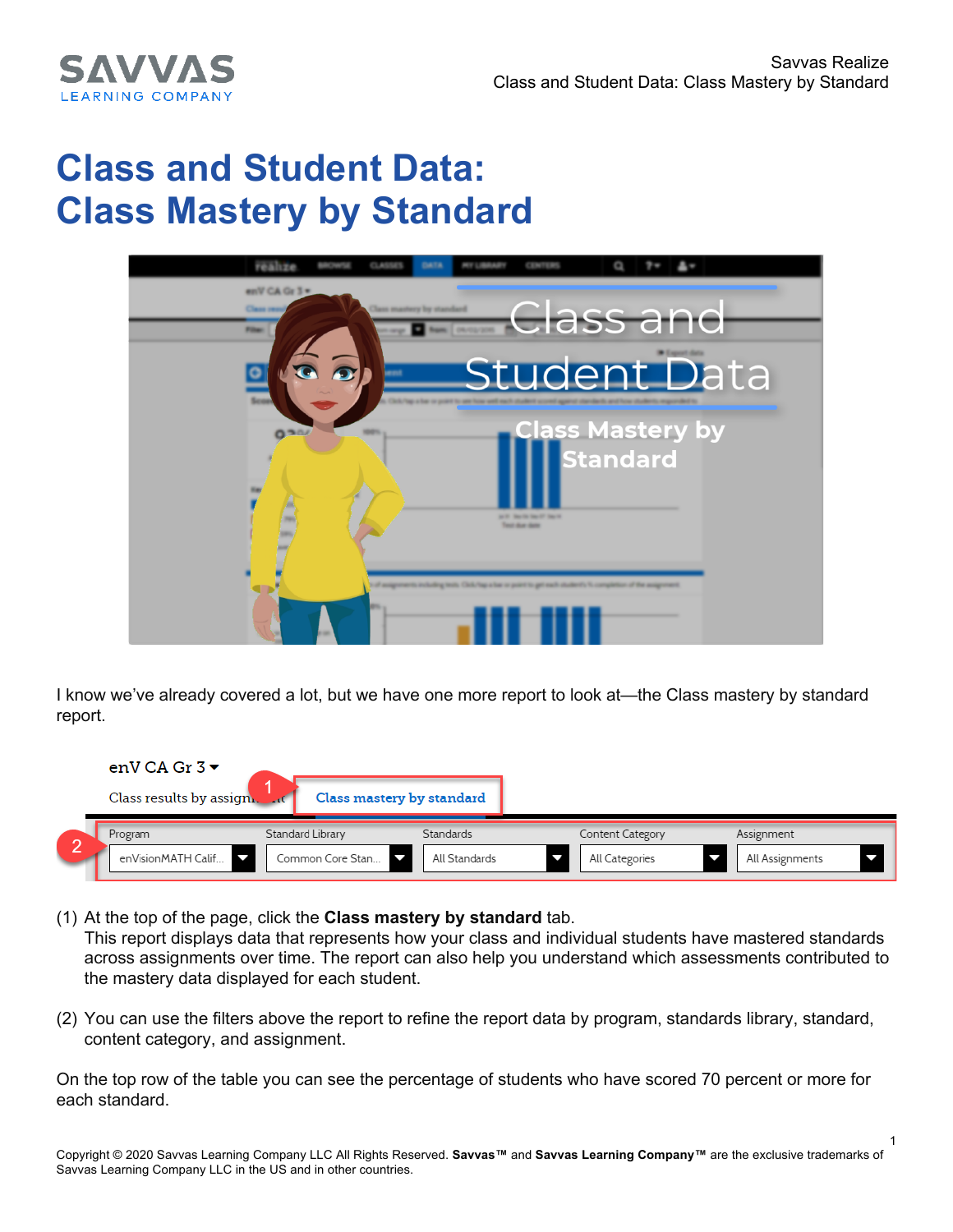

 $\mathfrak{p}$ 



| <b>Class mastery by standard</b>                                                                                                   |                                                |                              |                            |                                       |                                                   |                                        |                                         |  |  |
|------------------------------------------------------------------------------------------------------------------------------------|------------------------------------------------|------------------------------|----------------------------|---------------------------------------|---------------------------------------------------|----------------------------------------|-----------------------------------------|--|--|
| Help me interpret this data<br>$\blacktriangleright$ Export data<br>Showing 1-5 of 37 standards Sort Proficiency Score Low to High |                                                |                              |                            |                                       |                                                   |                                        |                                         |  |  |
|                                                                                                                                    | Mastery for this class (% of students mastered |                              | 100%<br>◡                  | 100%                                  | 100%                                              | 67%                                    |                                         |  |  |
| Name -                                                                                                                             |                                                | % Mastered $\Leftrightarrow$ | 3.NF.A.2a<br>Standard Info | $3.$ NBT $.A.2 \div$<br>Standard Info | $3.$ NBT $A.1$ $\Leftrightarrow$<br>Standard Info | 3.0A.D.9 <sup>4</sup><br>Standard Info | $3.NF.A.3d \div$<br>E)<br>Standard Info |  |  |
| ♦                                                                                                                                  | Danvers, Carol                                 | 63%                          | 1/1                        | 9/11                                  | 8/8                                               | 3/3                                    | 1/1                                     |  |  |
| ₩                                                                                                                                  | Rogers, Stephen                                | 100%                         | 1/1                        | 11/11                                 | 8/8                                               | 3/3                                    | 1/1                                     |  |  |
| ⊌                                                                                                                                  | stacy, gwen                                    | 75%                          | 1/1                        | 10/11                                 | 8/8                                               | 3/3                                    | O/1                                     |  |  |

The **(1) Percent Mastered** column shows the percentage of standards tested to date on which the student has scored at least 70 percent. Want to see a detailed breakdown of an individual student's mastery? Select a cell in the Percent Mastered column to access a more detailed report for the student.

| Class $r1$<br>s by assignment<br>Class mastery by standard |                                                         |                                           |                                     |             |                                      |                         |  |  |
|------------------------------------------------------------|---------------------------------------------------------|-------------------------------------------|-------------------------------------|-------------|--------------------------------------|-------------------------|--|--|
| <b>View</b><br>Danvers, Carol                              | Program<br>enVisionMATH Calif<br>J                      | Standard Library<br>Common Core Stan<br>J |                                     |             |                                      |                         |  |  |
|                                                            |                                                         |                                           |                                     |             | <b>O</b> Help me interpret this data | D Export data           |  |  |
|                                                            | <b>Scores by standard for: Carol Danvers</b><br>2       |                                           | 3                                   | 4           | 5<br>Mastered                        | 6<br><i>stered</i><br>N |  |  |
| Standard                                                   |                                                         |                                           | Points correct $\blacktriangledown$ | Last tested | <b>Times</b> tested                  | Resources               |  |  |
| 3.OA.A.1                                                   | Interpret products of whole numbers, e.g., interpr More |                                           | 2/4                                 | 07/23/19    | $\mathbf{1}$                         | <b>View resources</b>   |  |  |
| 3 NF A 1                                                   | Understand a fraction 1/b as the quantity formed b More |                                           | 2/3                                 | 07/24/19    | $\mathbf{1}$                         | <b>View resources</b>   |  |  |
| 3.0A.A.3                                                   | Use multiplication and division within 100 to soly More |                                           | 2/3                                 | 07/24/19    | $\overline{c}$                       | <b>View resources</b>   |  |  |
| 3.NBT.A.2                                                  | Fluently add and subtract within 1000 using strate More |                                           | 9/11                                | 07/23/19    | 1                                    |                         |  |  |
| 3.NBT.A.1                                                  |                                                         |                                           |                                     |             |                                      |                         |  |  |

You'll see a page that lists all the standards for the program and standards library you selected. You can change the student with the **(1) View drop-down menu** or **change your filter selections**.

The table displays the **(2) standards** and the **(3) points correct out of the total possible points** from the tests aligned to the standards. Green indicates the standard was mastered, with a percentage score of 70 percent or higher. Red indicates the standard was not mastered, with a percentage score below 70 percent. You can also see the **(4) last time the student was tested on this standard**, the **(5) number of times the**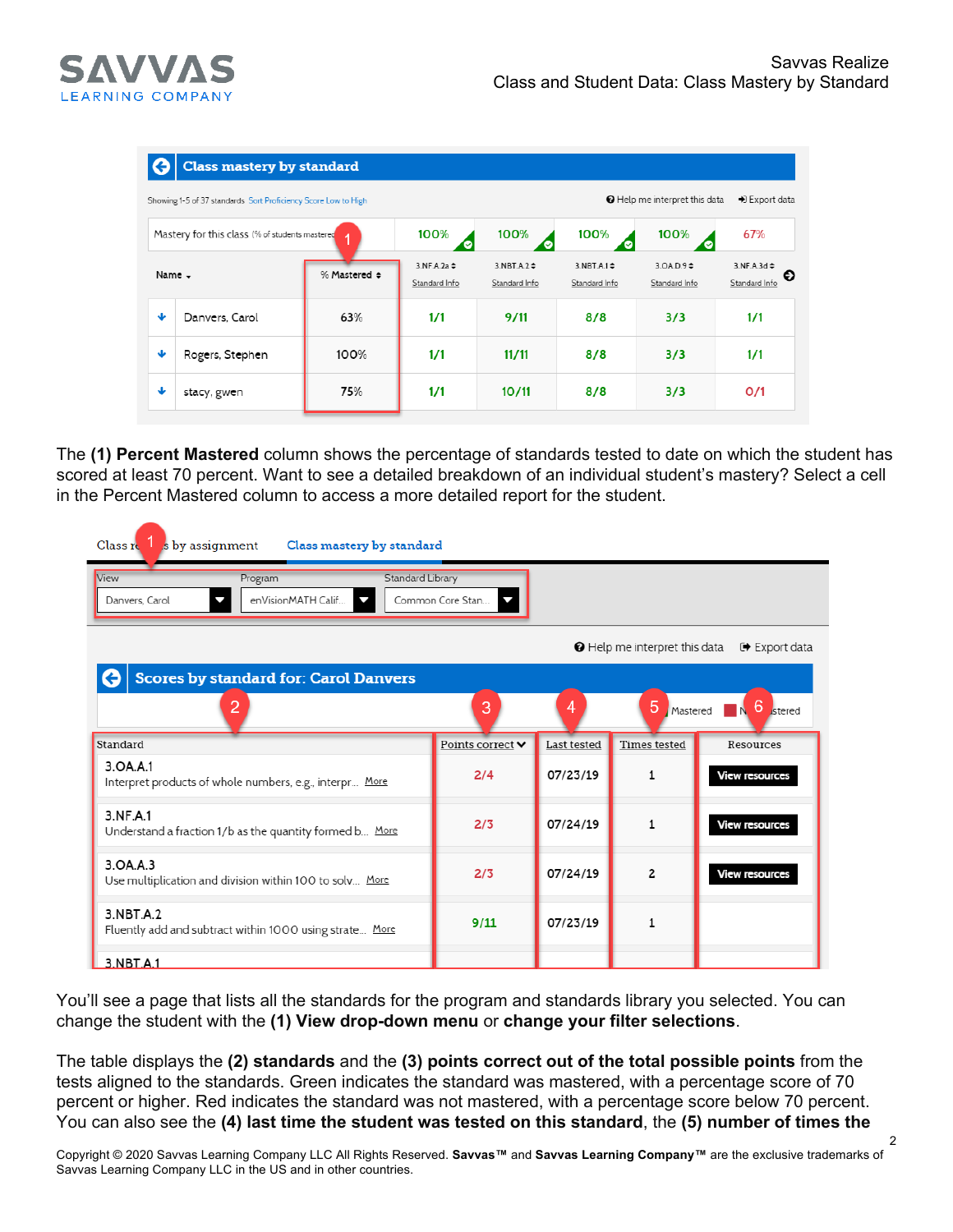

3

## **student has been tested** on this standard, and a link to **(6) view resources aligned with this standard**.

Select the **back arrow** to return to the Class mastery by standard table.

| → Export data<br>Help me interpret this data<br>Showing 1-5 of 37 standards Sort Proficiency Score Low to High |                                                 |      |                            |                                       |                                            |                                  |                                        |  |
|----------------------------------------------------------------------------------------------------------------|-------------------------------------------------|------|----------------------------|---------------------------------------|--------------------------------------------|----------------------------------|----------------------------------------|--|
|                                                                                                                | Mastery for this class (% of students mastered) |      | 100%                       | 100%                                  | 100%<br>◡                                  | 100%<br>ၑ                        | 67%                                    |  |
|                                                                                                                | % Mastered $\Leftrightarrow$<br>Name -          |      | 3.NF.A.2a<br>Standard Info | $3.$ NBT $.A.2 \div$<br>Standard Info | $3.$ NBT $A.1$ $\diamond$<br>Standard Info | $3.0A.D.9 \div$<br>Standard Info | $3.NF.A.3d \div$<br>Ð<br>Standard Info |  |
| ₩                                                                                                              | Danvers, Carol                                  | 63%  | 1/1                        | 9/11                                  | 8/8                                        | 3/3                              | 1/1                                    |  |
| ₩                                                                                                              | Rogers, Stephen                                 | 100% | 1/1                        | 11/11                                 | 8/8                                        | 3/3                              | 1/1                                    |  |
| ₩                                                                                                              | stacy, gwen                                     | 75%  | 1/1                        | 10/11                                 | 8/8                                        | 3/3                              | 0/1                                    |  |

(1) The other columns in the table represent standards in the chosen library. By default, the columns are sorted to display in descending order starting with high proficiency scores. You can click Sort Proficiency Score Low to High or Sort Proficiency Score High to Low to change the sort order.

Each data point in the table represents the student's score on questions that contribute to the mastery of the standard. If a student has a score of 3/5, then he or she has submitted correct answers that total three points out of a total of five possible points for that standard. The data points are color coded; green indicates a score of 70 percent or more, and red indicates a score of less than 70 percent.

Point calculation for the standard is based on how the assessment is scored; automatically, by rubric, or manually.

| Name -                                          |                         | % Mastered $\Leftrightarrow$ | $3.NF.A.2a \div$<br>Standard Info | $3.NBT.A.2 \div$<br>Standard Info | $3.$ NBT.A.1 $\diamond$<br>Standard Info | $3.0A.D.9 \div$<br>Standard Info | 3.NF.A.3d<br>€<br>Standard Info      |
|-------------------------------------------------|-------------------------|------------------------------|-----------------------------------|-----------------------------------|------------------------------------------|----------------------------------|--------------------------------------|
|                                                 | Danvers, Carol          | 63%                          | 1/1                               |                                   | 8/8                                      | 3/3                              | 1/1                                  |
| 3.NBT.A.1 Standard Info                         |                         |                              |                                   |                                   | Questio                                  | 2                                |                                      |
| Correct<br>What is the value of the 5 in 3,156? |                         |                              |                                   |                                   |                                          | 3                                | $\bf \bm \theta$<br>Question<br>Info |
| $\bigcirc$                                      | A. 5 thousands or 5,000 |                              |                                   |                                   |                                          |                                  |                                      |
| $\bigcirc$                                      | B. 5 hundreds or 500    |                              |                                   |                                   |                                          |                                  |                                      |
| $\circledcirc$                                  | C. 5 tens or 50         |                              |                                   |                                   |                                          |                                  |                                      |
| $\bigcirc$                                      | D. 5 ones or 5          |                              |                                   |                                   |                                          |                                  |                                      |

To review the question and answer details associated with a standard, select a **(1) student's data point** to view the information. **(2) Select the right arrow** to view additional questions aligned to the standard.